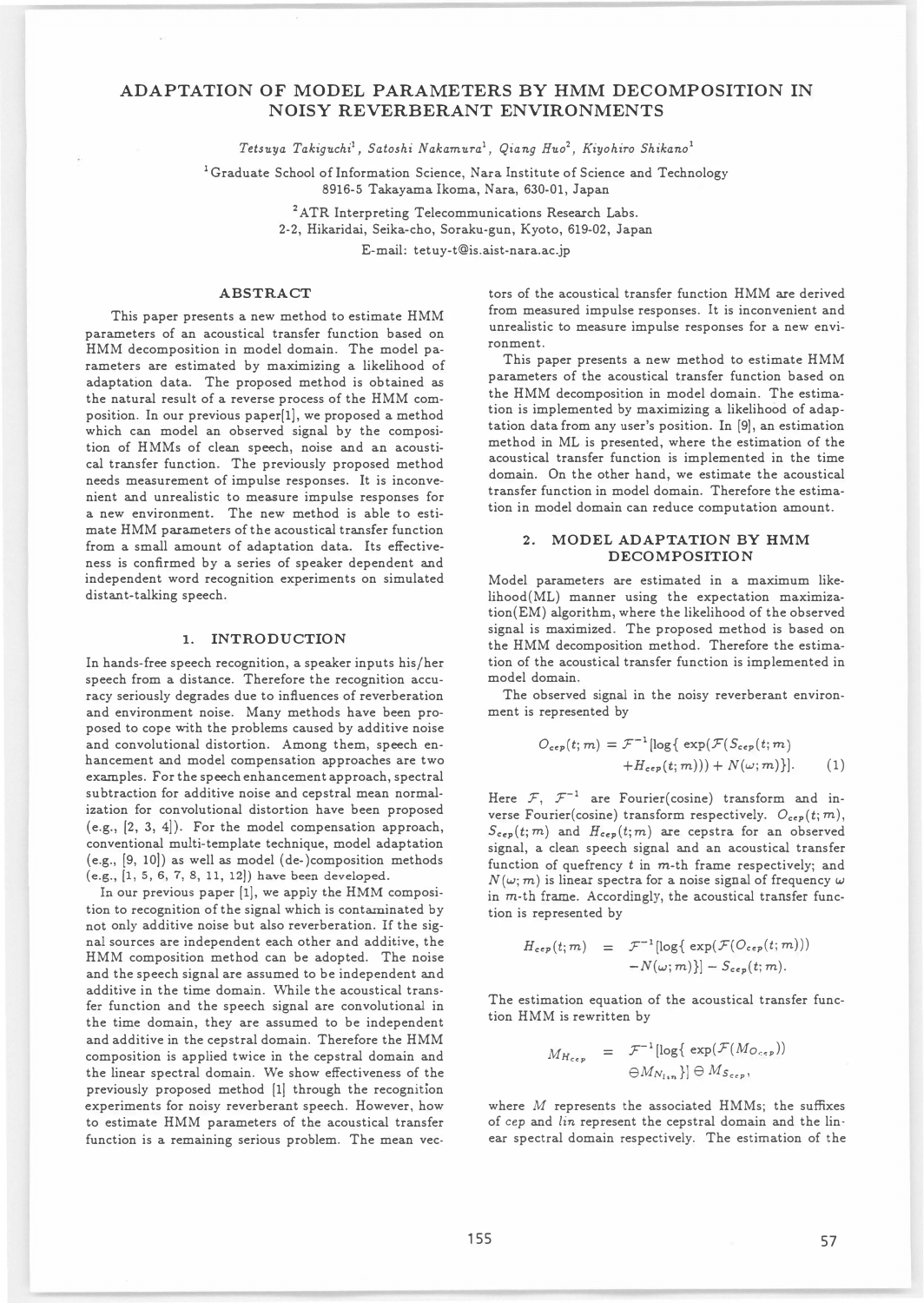

(Estimate parameter of a noise HMM using a signal during noise periods)

# Figure 1. Parameter estimation by HMM decomposition

acoustical transfer function is implemented by maximizing the likelihood of the observed signal,

$$
M_{H_{cep}} = \underset{M_{H_{cep}}}{\text{argmax}} P(O|M_{H_{cep}}, M_{S_{cep}}, M_{N_{cep}}).
$$

The decomposition of HMMs is represented by  $\ominus$  operator. For example  $C = A \ominus B$  means decomposition of C from  $A$  on condition that convolution of  $C$  and  $B$  equal to  $A$ . If the distributions of  $A$  and  $B$  are Gaussian, say,  $N(\mu_A, \sigma_A^2)$  and  $N(\mu_B, \sigma_B^2)$  respectively, the distribution of C is  $\hat{N}(\mu_A - \mu_B, \sigma_A^2 - \sigma_B^2)$ .

The proposed method is shown in the followings. Here l is number of iteration.

- 1. Re-estimate parameters of composed HMMs  $M_{O_{c,ex}}^{(l)}$ using adaptation data in the noisy reverberant environment by ML estimation in the cepstral domain.
- 2. Estimate parameters of a noise HMM  $M_{N_{cep}}$  from the signal during noise periods.
- 3. Convert  $M_{O_{cep}}^{(l)}$  and  $M_{N_{cep}}$  to the linear spectral domain:

$$
M_{O_{lin}}^{(i)} = \exp(\mathcal{F}(M_{O_{cep}}^{(i)})),
$$
  
\n
$$
M_{N_{lin}} = \exp(\mathcal{F}(M_{N_{cep}})).
$$

4. Decompose  $M_{SH_{lin}}^{(l)}$  from  $M_{O_{lin}}^{(l)}$ :

$$
M_{SH_{lin}}^{(l)} = M_{O_{lin}}^{(l)} \oplus M_{N_{lin}}.
$$

5. Convert  $M_{SH_{lin}}^{(l)}$  to the cepstral domain:

$$
M_{SH_{cep}}^{(l)} = \mathcal{F}^{-1}(\log(M_{SH_{lin}}^{(l)})).
$$

6. Estimate parameters of the acoustical transfer function, a mean and a variance,  $(h_{\mu}^{(l)}, h_{\sigma^2}^{(l)})$ . Here, to simplify a description of equations, the clean speech HMMs  $M_{S_{cep}}$  is represented by tied-mixture HMMs,  $(\mu_k, \sigma_k^2)$ .

$$
\Delta h_{\mu}^{(l)} = h_{\mu}^{(l)} - h_{\mu}^{(l-1)},
$$

$$
\Delta h_{\sigma^2}^{(l)} = h_{\sigma^2}^{(l)} - h_{\sigma^2}^{(l-1)},
$$

$$
\eta^{(l)} = \underset{(\Delta h_{\mu}^{(l)}, \Delta h_{\sigma^2}^{(l)})}{\arg\max} P(O|\eta^{(l-1)}, M_{S_{c\epsilon}})
$$

 $\eta^{(l)}$  is computed by maximization of the following auxiliary function,

$$
Q(\eta^{(l)}|\eta^{(l-1)})
$$
\n
$$
= -\sum_{i}^{T} \sum_{k}^{K} \gamma_{i,k}^{(l)} \left\{ \frac{1}{2} \log(\sigma_k^2 + h_{\sigma^2}^{(l-1)} + \Delta h_{\sigma^2}^{(l)}) + \frac{(o_t - \mu_k - h_{\mu}^{(l-1)} - \Delta h_{\mu}^{(l)})^2}{2(\sigma_k^2 + h_{\sigma^2}^{(l-1)} + \Delta h_{\sigma^2}^{(l)})} \right\},
$$

where  $o_t$  is the observed noisy reverberant signal at time  $t$  in the cepstrum domain.  $K$  and  $T$  are the number of Gaussian distributions and the number of total frames of adaptation data respectively. On the assumption that the variance is fixed,  $\Delta h_\mu^{(l)}$  is derived from  $\partial Q/\partial \Delta h_{\mu}^{(l)} = 0$ , then given by

$$
\Delta h_{\mu}^{(l)} = \frac{\displaystyle\sum_{k=1}^{K}\gamma_{k}^{(l)}\frac{m_{k}^{(l)}-\mu_{k}-h_{\mu}^{(l-1)}}{\sigma_{k}^{2}+h_{\sigma^{2}}^{(l-1)}}}{\displaystyle\sum_{k=1}^{K}\frac{\gamma_{k}^{(l)}}{\sigma_{k}^{2}+h_{\sigma^{2}}^{(l-1)}}},
$$

where  $m_k^{(l)} = \sum_i \gamma_{t,k}^{(l)} o_t / \gamma_k^{(l)}$ ,  $m_k^{(l)}$  is the mean of adaptation data at *l*-th iteration by EM algorithm.  $\Delta h_{\sigma^2}^{(l)}$  is derived from  $\partial Q/\partial \Delta h_{\sigma^2}^{(l)} = 0$ , then given by

$$
\sum_{k}^{K} \gamma_{k}^{(l)} \frac{\sigma_{k}^{2} + h_{\sigma^{2}}^{(l-1)} + \Delta h_{\sigma^{2}}^{(l)} - \phi_{k}^{(l)}}{(\sigma_{k}^{2} + h_{\sigma^{2}}^{(l-1)} + \Delta h_{\sigma^{2}}^{(l)})^{2}} = 0,
$$
\n
$$
\phi_{k}^{(l)} = v_{k}^{(l)} + m_{k}^{2^{(l)}} + (\mu_{k} + h_{\mu}^{(l)})(\mu_{k} + h_{\mu}^{(l)} - 2m_{k}^{(l)}),
$$
\n
$$
v_{k}^{(l)} = \sum_{k} \gamma_{t,k}^{(l)} (o_{t} - m_{k}^{(l)})^{2} / \gamma_{k}^{(l)},
$$

where  $v_k^{(l)}$  is the variance of adaptation data at *l*th iteration by EM algorithm. Here we define the function

$$
f(\Delta h_{\sigma^2}^{(l)}) = \frac{\sigma_k^2 + h_{\sigma^2}^{(l-1)} + \Delta h_{\sigma^2}^{(l)} - \phi_k^{(l)}}{(\sigma_k^2 + h_{\sigma^2}^{(l-1)} + \Delta h_{\sigma^2}^{(l)})^2}.
$$

 $\Delta h_{\sigma^2}^{(l)}$  converges to zero by EM algorithm. Therefore Taylor expansion is able to be applied to the above equation. The first order expansion is computed. Then  $\Delta h_{\sigma^2}^{(l)}$  is given by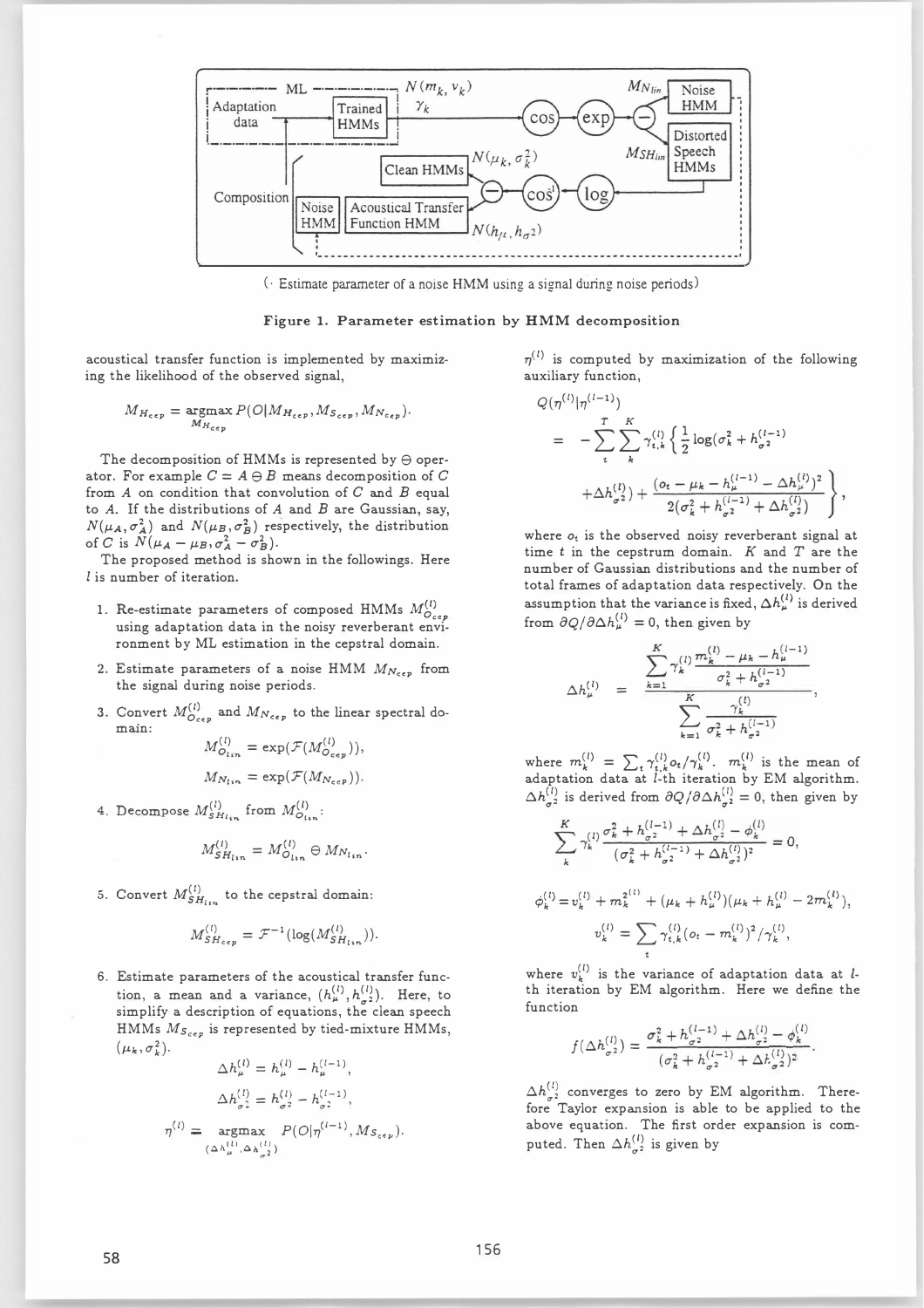

Figure 2. A top view of the experimental room



- 7. Compose three distributions according to the equation  $(1)$ .  $[1]$
- 8. Repeat the above procedure until the log likelihood probability converges.

The procedure is summarized in Figure 1. The mean and variance of adaptation data are represented by  $N(\mu_k^{(l)}, v_k^{(l)})$  at *l*-th iteration by EM algorithm. The distribution is converted to the linear spectral domain. The decomposition of the distribution and noise is applied in the spectral domain. The obtained distribution is converted to the cepstral domain. Then the acoustical transfer function is decomposed from the obtained distribution in the cepstral domain.

### 3. EXPERIMENTS AND RESULTS

Recognition experiments are conducted to evaluate effectiveness of the proposed method. Figure 2 shows a top view of the experimental room. The sound signal is captured by using a single directional microphone. We measured 4 transfer functions corresponding to 4 sound source positions by using the method reported in [13]. The length of reverberation time is approximately 180 msec for the experiment room.

Two speech corpora are used for evaluation. One is the A-set of the ATR Japanese speech database. The other is the ASJ continuous speech database. The former contains word utterances and the latter contains sentence utterances. The speaker independent(SI) models are trained by using utterances from 64 speakers in the ASJ database. The speaker dependent(SD) models are trained by using 2620 words of one male speaker from the ATR database. The reverberant speech signal is simulated by linear convolution of clean speech signal and measured impulse responses from the positions  $p1, \ldots, p4$ . The noise signal is collected in a computer room and added to the reverberant speech signal as the SNR is 15dB.

54 context independent phone models are used. Each phoneme HMM is a left-to-right 3-state tied-mixture HMM. There are 256 Gaussian mixture components with diagonal covariance matrices. Each feature vector consists



Figure 3. Recognition rates for reverberant speech.

|  | Table 1. Recognition rates[%] with 3 adaptation |  |  |
|--|-------------------------------------------------|--|--|
|  | words for reverberant speech.                   |  |  |

| Input              | HMM-S | Adap-ML |  |  |
|--------------------|-------|---------|--|--|
|                    |       |         |  |  |
| Reverberant speech |       |         |  |  |



Figure 4. Convergence of the adaptation algorithm for SD and SI models.

of 16 mel-frequency cepstral coefficients (MFCCs). A single Gaussian PDF is used to model an acoustical transfer function for each position and noise.

The speech recognition is conducted to examine improvements of recognition rates for

- reverberant speech,
- · noisy reverberant speech.

Results for reverberant speech are indicated in Figure 3. The Figure shows one male's recognition results averaged over four positions by using different amount of adaptation data. The recognition rates with initial HMMs(clean speech HMMs) for the SD and the SI models are 77.8% and 69.4% respectively. By using the proposed method without the procedure  $2\sim$ 5, the performance is improved with only a few adaptation words. Table 1 shows the recognition rates with 3 adaptation words. The recognition rates for the SD and the SI models are improved from 77.8% and 69.4% to 83.4% and 74.5% respectively. By using the known acoustical transfer function, the recognition rates is 83.5% [1]. These results also show there is no difference between the previously proposed method [1] (the known acoustical transfer function) and the proposed method(the unknown acoustical transfer function).